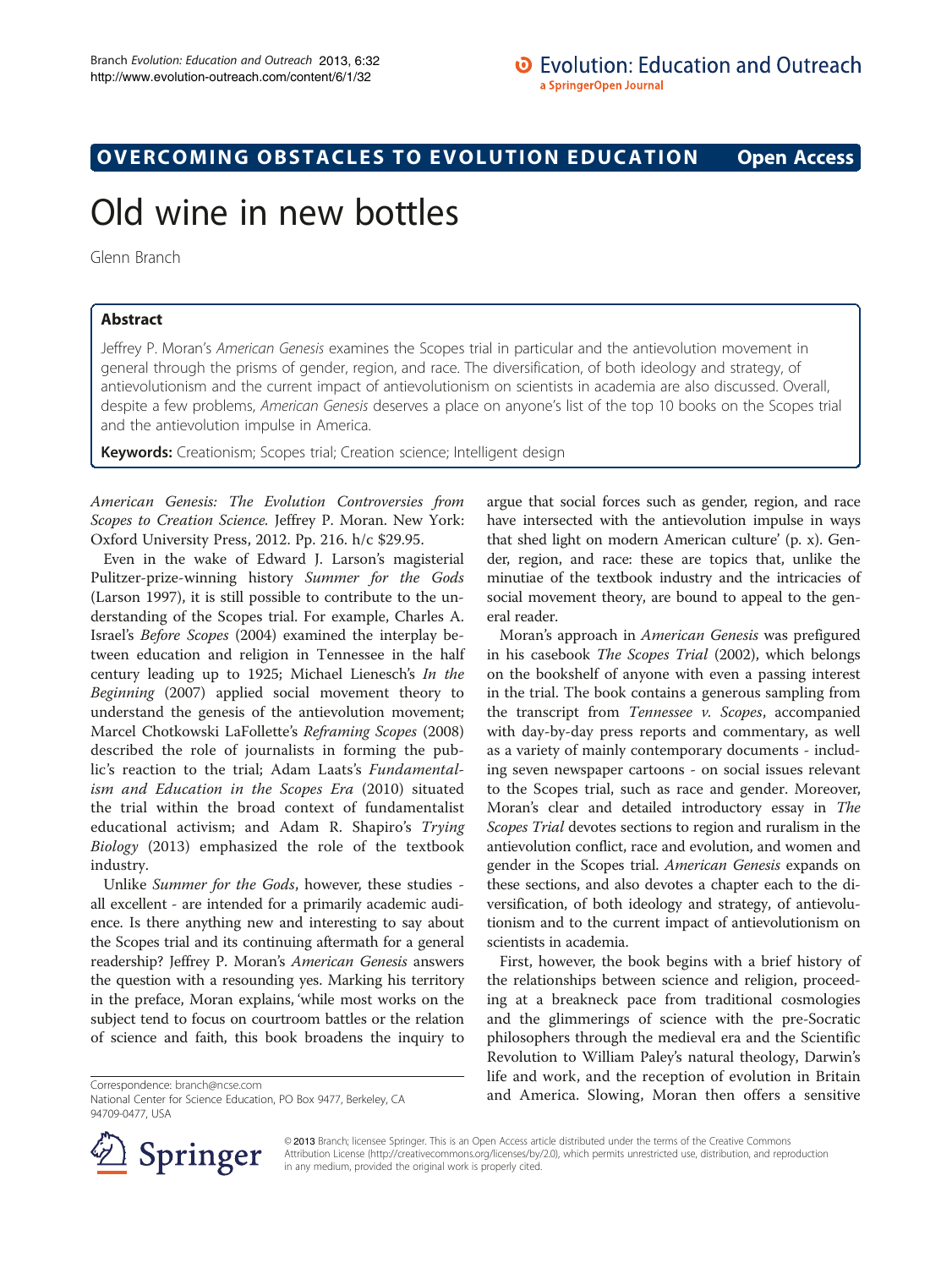and sensible diagnosis of why antievolutionism is a distinctively (if not uniquely: see Branch [2008\)](#page-3-0) American phenomenon: 'in the United States, the particular direction that antievolution controversies have taken has been determined by three major cultural characteristics: the dominance of Protestantism, the traditions of democracy, and the unique cultural diversity of the nation' (p. 17).

Chapter 1, 'Monkeys and Mothers', addresses gender in antievolutionism. Traditionally, women were responsible for the education, especially in faith and morals, of their children. Thus it was common for antievolutionists of the Scopes era to appeal to motherhood: John W. Butler, who introduced the law under which Scopes was prosecuted, explained his motivation by saying, 'As a little boy I was taught by my mother to believe in the Bible' (quoted on p. 28). And women, at least in Tennessee, were eager for the public schools to become involved in teaching faith and morals. Yet women were not leaders in the antievolutionist movement, in part, because it was driven by a selfconsciously combative, intellectualized, masculine form of Christianity: female antievolutionist crusaders like Aimee Semple McPherson were, and are, unusual.

Chapter 2, 'Regionalism and the Antievolution Impulse', addresses the tensions between the traditionalist South and the modernizing North, which the Scopes trial 'exposed and exacerbated'. Ironically, fundamentalism was initially a Northern phenomenon: a reaction to modernizing tendencies in religion that were initially influential only in the urban North. But it was adapted to flourish in the South. Moran plausibly credits J. Frank Norris, who memorably denounced 'that hell-born, Bibledestroying, deity-of-Christ-denying, German rationalism known as evolution' (de Camp [1968,](#page-3-0) p. 33), for the importation. Even today, antievolution sentiment is highest in the South and Midwest. Controversies over the teaching of evolution are apt to erupt in newly heterogeneous communities, where city and country or North and South are meeting.

Chapter 3, 'Fighting for the Future of the Race', addresses the issue of race. The Scopes trial divided the African American community. Devout African Americans declared their fidelity to the Bible, and even to fundamentalism, although the presence of established denominations and the absence of modernist theology hindered the spread of organized fundamentalism in the African American community. African American intelligentsia such as W. E. B. DuBois, however, took the side of evolution, regarding it as representing progress, both in general and for their race. They did so even though scientific racism was alive and well in 1925<sup>1</sup>; in part because they saw that scientific racism was on the wane, and in part because they were convinced that antievolutionism in the South was driven by a fear of evolution's implications with regard to race.

Chapter 4, 'Descent with Modification', addresses the diversification of antievolutionism. Moran identifies the importance of Jesus, the centrality of humanity, and the fear of social disorder as 'the three major components of the antievolution impulse' (p. 91), and traces them as they wax and wane through the course of the 90 years after the Scopes trial. The usual landmarks appear: the publication of The Genesis Flood (Morris and Whitcomb [1961\)](#page-3-0), launching young-earth creationism on its rise; the decision in Epperson v. Arkansas (1968), leading to a round of creationist legislation overturned in McLean v. Arkansas (1982) and Edwards v. Aguillard (1987); and the post-Edwards developments of the rise of intelligent design ('less a science than a strategy', Moran shrewdly observes [p. 110]) and the inward turn of young-earth creationism.

Finally, chapter 5, 'Creationism and the Campus', addresses the reactions of modern academic scientists to antievolutionism. Although the vast majority of scientists who work on evolution are unconcerned with antievolutionism, Moran understandably highlights a few who are particularly engaged: Denis Lamoureux, who memorably debated the godfather of intelligent design, Phillip Johnson, at length (Johnson and Lamoureux [1999](#page-3-0)); Howard Van Till, whose struggles with creationists at Calvin College are discussed in detail; Kenneth R. Miller, who testified for the plaintiffs in Kitzmiller v. Dover, the 2005 trial in which teaching intelligent design in the public schools was found to be unconstitutional. The book concludes with a discussion of the National Center for Science Education's work<sup>2</sup> and of advocacy, for and against evolution, taking place on the Internet.

Throughout American Genesis, Moran's writing is clear and fluent, and occasionally tinged with a pleasing irony. (For example, in the wake of the Scopes trial, he writes, the antievolution impulse 'continued to be associated with feminine values and occasionally with actual women' [p. 41].) His quotations and examples are chosen for effect, and while it was perhaps unnecessary for him to relate that the site of the Huxley/Wilberforce debate, the Oxford Museum, was built with the profits from Oxford University Press's sales of Bibles (p. 14), or that Marie Curie denounced the Scopes trial (p. 23), or that a sister of Scopes's lost a teaching job over her refusal to disavow evolution (p. 81), the book is surely the richer for it<sup>3</sup>. Moreover, each chapter is organized clearly, although there is no narrative or argumentive thread unifying the chapters.

As for accuracy and completeness, chapters 1 through 3 are in general satisfactory, although there are a few omissions of note. In chapter 1, although Moran mentions in passing the antievolution movement's distaste for women's suffrage, he neglects the complex role that evolution played in the women's suffrage movement in the United States (see, for example, Hamlin [2007\)](#page-3-0). In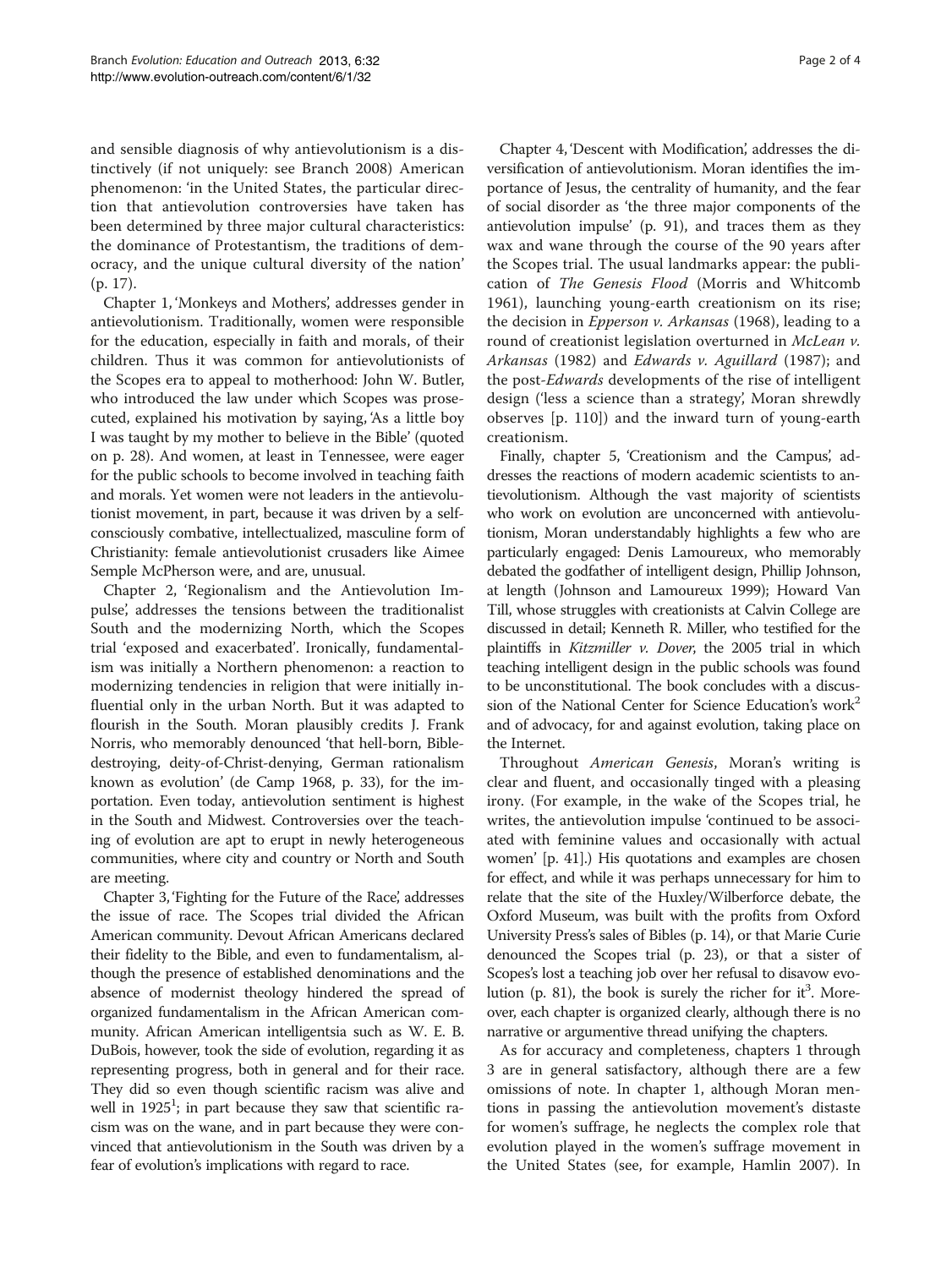chapter 2, his argument that antievolution incidents are still likelier to succeed in the South uses tendentious data, ignoring, for example, Ohio's flirtation with 'critical analysis' from 2002 to 2006 (Branch [2006\)](#page-3-0). In chapter 3, while offering a judicious assessment of the claim that antievolutionism was driven by racism, he overlooks the fact that inerrantism is often taken to justify not only antievolutionism but also racism, through the so-called Curse of Ham (Genesis 9:20–27).

Moran cites poll data in claiming that women, Southerners, and African Americans are more likely to reject evolution than are men, Northeasterners, and the general population, respectively (pp. 44, 68, 90). Although these are robust results, reliably repeated from poll to poll, it would have been useful for him to treat them with a greater degree of statistical sophistication. There is reason to think that education, religious intensity, and religious ideology have a greater influence than gender, region, and race on acceptance of evolution. Controlling for education and religion, gender and region still have a measurable influence, but the effect of race is not statistically significant - although a separate analysis shows that education and religious ideology have a lesser influence on acceptance of evolution among African Americans than among white  $\text{American}^4$ .

Chapters 4 and 5 attempt to cram a lot of information in a small space, and accuracy suffers on occasion, especially in chapter 4. For example, the Scofield Reference Bible is said to have popularized the day-age theory (p. 101); rather, it popularized the gap theory (Numbers [1992,](#page-3-0) pp. 45–46). Young-earth creationists are said to have 'triumphed among their compatriots in the American Scientific Affiliation' (p. 102); rather, they failed, and the Creation Research Society was founded as a result (Numbers [1992,](#page-3-0) ch. 11). The Discovery Institute is said to have retreated to the position of calling for teachers to present 'the strengths and weaknesses of evolution' by 2010 (p. 112); rather, it began that retreat around 2002, during a fight over Ohio's state science standards (Miller [2002\)](#page-3-0).

Such outright errors are rare. But it was peculiar, and disappointing, not to see a discussion of the varieties of old-earth creationism, theistic evolutionism, and non-Christian forms of creationism in chapter 4 - although it is certainly true that young-earth creationism and intelligent design are the most visible forms of antievolutionism today5 . Moran's discussion of the history of intelligent design starts with the publication of Phillip Johnson's Darwin on Trial [\(1991\)](#page-3-0); while Johnson was instrumental in publicizing intelligent design, in fact, as the Kitzmiller trial revealed, intelligent design was under way even while the *Edwards* decision was announced. The prehistory of intelligent design remains largely uninvestigated, although Moran would have benefited from consulting

a paper by Nick Matzke ([2009\)](#page-3-0), whom he interviewed for chapter 5.

As in chapters 1 through 3, Moran cites poll data in chapter 4, but again not always with the utmost degree of sophistication. Citing a variety of media-driven polls that tend to show a majority of Americans supporting the inclusion of both creationism and evolution in the public schools, he comments, 'These figures suggest that antievolutionists should be able to dominate the fight' (p. 117). But a 1999 poll that offered a range of options suggested that only a minority of Americans, 29%, wanted creationism taught as science People for the American Way Foundation [2000](#page-3-0)). Additionally, care needs to be taken not to take poll data on evolution too seriously: as George Bishop and his colleagues [\(2010](#page-3-0)) show, simply adding 'don't know' and 'not sure' as alternatives to the standard questions reveals substantial ambivalence and uncertainty in public opinion that is otherwise invisible.

Similarly, the assertion in chapter 5 that scholars and reporters 'have generally overlooked the complexities of the antievolution struggle in higher education' (p. 125) seems itself to overlook the existence of scholarly literature on the topic (including, for example, Alters and Nelson [2002](#page-3-0)), as well as abundant reports of various recent controversies involving creationists in academia, either abusing their positions to attack evolution (Forrest and Branch [2005\)](#page-3-0) or complaining of discrimination, as featured in the execrable propaganda film Expelled (Frankowski [2008\)](#page-3-0). Expelled, despite its status as the only creationist film to have a national release, is strangely unmentioned in American Genesis. Randy Olson's film Flock of Dodos ([2006\)](#page-3-0) is mentioned as a source (p. 183, n. 75), so it is not as if Moran is unaware or contemptuous of the genre.

Such nitpickery notwithstanding, American Genesis is a splendid contribution overall. A parable warns against putting new wine in old bottles. In the first three chapters of his book, however, Moran is decanting old wine the familiar events of the Scopes trial - into the new bottles of gender, region, and race. The result is still intoxicating, for the historian (who will appreciate the perceptive synthesis of a variety of sources and the intriguing hints about further avenues of research to pursue) and the general reader alike. And while the fourth and fifth chapters only scratch the surface of their topics, they are still valuable treatments, teeming with anecdote and insight. American Genesis deserves a place on anyone's list of the top 10 books on the Scopes trial and the antievolution impulse in America.

## Endnotes

<sup>1</sup>Henry Fairfield Osborn of the American Museum of Natural History, for example, whose The Earth Speaks to Bryan [\(1925](#page-3-0)) was dedicated to Scopes, was also a virulent